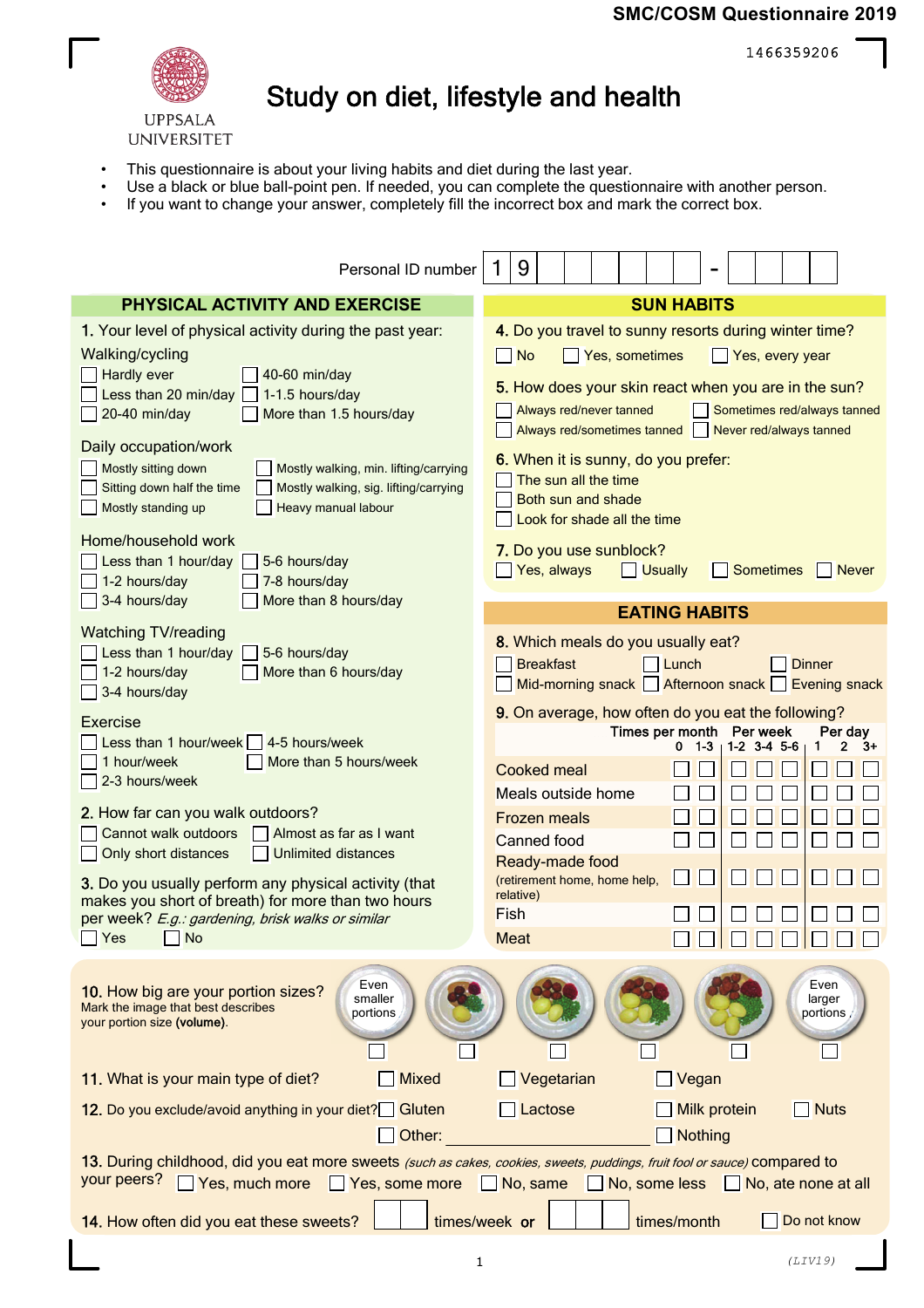## **DIETARY HABITS IN THE LAST YEAR**

15. How much do you usually drink/eat of the following? If you do not eat/drink the specific food item, mark "0". 1 glass, 1 cup= 2 dl (enter only whole numbers).

|                                              | Per day | $or$     | Per week |          |
|----------------------------------------------|---------|----------|----------|----------|
| Milk, skimmed (<0.5% fat)                    |         | glass/d  |          | glass/w  |
| Milk, semi-skimmed (1.5% fat)                |         | glass/d  |          | glass/w  |
| Milk, whole (3% fat)                         |         | glass/d  |          | glass/w  |
| Fruit yoghurt/sour milk                      |         | glass/d  |          | glass/w  |
| Yoghurt/sour milk, low-fat<br>$(<0.5\%$ fat) |         | glass/d  |          | glass/w  |
| Sour milk, reduced fat (1.5% fat)            |         | glass/d  |          | glass/w  |
| Sour milk/yoghurt (3% fat)                   |         | glass/d  |          | glass/w  |
| <b>Water (including mineral)</b>             |         | glass/d  |          | glass/w  |
| Coca Cola/Pepsi, light                       |         | glass/d  |          | glass/w  |
| Coca Cola/Pepsi                              |         | glass/d  |          | glass/w  |
| Other soft drinks/soda, light                |         | glass/d  |          | glass/w  |
| Other soft drinks/soda                       |         | glass/d  |          | glass/w  |
| Green tea                                    |         | cup/d    |          | cups/w   |
| Herbal tea/ rooibos tea                      |         | cup/d    |          | cups/w   |
| Tea (black)                                  |         | cup/d    |          | cups/w   |
| Coffee (filtered)                            |         | cup/d    |          | cups/w   |
| Coffee (unfiltered/other coffee)             |         | cup/d    |          | cups/w   |
| Sugar                                        |         | Tsp/d    |          | Tsp/w    |
| Honey                                        |         | Tbsp/d   |          | Tbsp/w   |
| Cottage cheese/quark                         |         | Tbsp/d   |          | Tbsp/w   |
| Cream cheese (low-fat)                       |         | Tbsp/d   |          | Tbsp/w   |
| Cream cheese                                 |         | Tbsp/d   |          | Tbsp/w   |
| Hard cheese (low-fat)                        |         | Slices/d |          | Slices/w |
| Hard cheese                                  |         | Slices/d |          | Slices/w |
| Dessert cheese                               |         | Tbsp/d   |          | Tbsp/w   |
| Liver paté (low-fat)                         |         | Tbsp/d   |          | Tbsp/w   |
| Liver paté                                   |         | Tbsp/d   |          | Tbsp/w   |
| Crispbread                                   |         | Slices/d |          | Slices/w |
| White bread/loaf                             |         | Slices/d |          | Slices/w |
| <b>Fibre enriched bread</b>                  |         | Slices/d |          | Slices/w |
| Granary/wholemeal bread                      |         | Slices/d |          | Slices/w |

16. Do you usually have milk in your coffee or tea?  $\Box$  Yes, in coffee  $\Box$  Yes, in tea  $\Box$  No

17. On average, how often do you eat each of the following. Mark one per line. If you seldom or never eat that specific item, mark "0".

| <b>Times per month</b><br><b>CEREALS</b>               | 0 | 1-3     | $1-2$ | per week      | 3-45-6    |   | per day<br>2   | 3+ |
|--------------------------------------------------------|---|---------|-------|---------------|-----------|---|----------------|----|
| Oatmeal/rye porridge                                   |   |         |       |               |           |   |                |    |
| Other porridge/gruel                                   |   |         |       |               |           |   |                |    |
| Müesli                                                 |   |         |       |               |           |   |                |    |
| <b>Breakfast cereals</b>                               |   |         |       |               |           |   |                |    |
| Bran of wheat or oats                                  |   |         |       |               |           |   |                |    |
| Linseed                                                |   |         |       |               |           |   |                |    |
| Sesame seeds                                           |   |         |       |               |           |   |                |    |
| Sunflower/pumpkin seeds, etc.                          |   |         |       |               |           |   |                |    |
| Wholemeal macaroni/spaghetti                           |   |         |       |               |           |   |                |    |
| Spaghetti/macaroni/pasta                               |   |         |       |               |           |   |                |    |
| Pancakes/crepes                                        |   |         |       |               |           |   |                |    |
| Couscous/bulgur                                        |   |         |       |               |           |   |                |    |
| <b>Wholegrain rice</b>                                 |   |         |       |               |           |   |                |    |
| Other rice                                             |   |         |       |               |           |   |                |    |
| <b>Times per month</b>                                 |   |         |       | per week      |           |   | per day        |    |
| <b>MEAT</b>                                            | 0 | $1 - 3$ |       | $1-2$ 3-4 5-6 |           | 1 | $\mathbf{2}$   | 3+ |
| Minced meat (meatballs,<br>hamburger, mincemeat sauce) |   |         |       |               |           |   |                |    |
| Pork (steak/casserole)                                 |   |         |       |               |           |   |                |    |
| Beef/veal (steak/casserole)                            |   |         |       |               |           |   |                |    |
| Bacon                                                  |   |         |       |               |           |   |                |    |
| Other meat                                             |   |         |       |               |           |   |                |    |
| Lean sausage                                           |   |         |       |               |           |   |                |    |
| Balogna sausage/Falukorv                               |   |         |       |               |           |   |                |    |
| Other sausage                                          |   |         |       |               |           |   |                |    |
| <b>Blood pudding/sausage</b>                           |   |         |       |               |           |   |                |    |
| Liver/kidney                                           |   |         |       |               |           |   |                |    |
| Meat toppings (e.g. ham/turkey)                        |   |         |       |               |           |   |                |    |
| Sausage toppings (e.g. salami)                         |   |         |       |               |           |   |                |    |
| <b>Times per month</b>                                 |   |         |       | per week      |           |   | per day        |    |
| <b>FISH/ POULTRY/EGGS</b>                              | 0 | $1-3$   | $1-2$ |               | $3-4$ 5-6 | 1 | $\overline{2}$ | 3+ |
| Smoked fish                                            |   |         |       |               |           |   |                |    |
| Herring/mackerel                                       |   |         |       |               |           |   |                |    |
| Salmon                                                 |   |         |       |               |           |   |                |    |
| Cod/saithe/plaice/grenadier<br>Tuna                    |   |         |       |               |           |   |                |    |
|                                                        |   |         |       |               |           |   |                |    |
| Pike/perch/bass                                        |   |         |       |               |           |   |                |    |
| <b>Fish fingers</b><br>Other fish                      |   |         |       |               |           |   |                |    |
|                                                        |   |         |       |               |           |   |                |    |
| Roe (e.g. Lump fish)                                   |   |         |       |               |           |   |                |    |
| Caviar (e.g. Swedish Kalles)                           |   |         |       |               |           |   |                |    |
| Shellfish (e.g. shrimp, crayfish etc.                  |   |         |       |               |           |   |                |    |
| Chicken/other poultry                                  |   |         |       |               |           |   |                |    |
| Eggs/omelette                                          |   |         |       |               |           |   |                |    |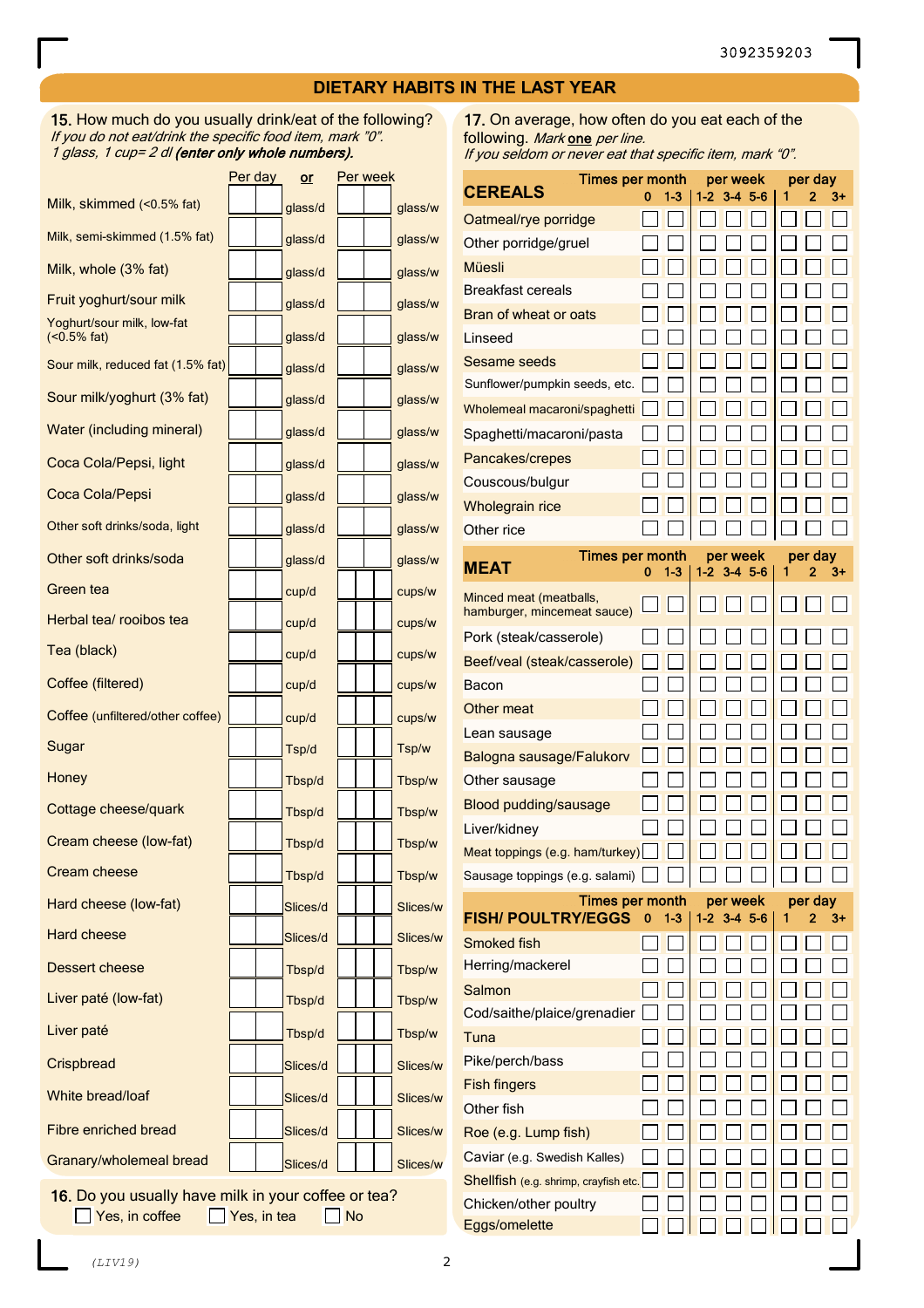## 4631359203

| Times per month<br><b>POTATOES ETC</b>   | $1 - 3$<br>0 | per week<br>$1 - 2$ 3-4 5-6         | per day<br>$\overline{2}$<br>$3+$<br>1 | <b>Times per month</b><br>per day<br>per week<br>$1 - 3$<br>$1-2$ 3-4 5-6<br>$\overline{2}$<br>0<br>1<br>3+<br><b>OTHER FOODS</b> |
|------------------------------------------|--------------|-------------------------------------|----------------------------------------|-----------------------------------------------------------------------------------------------------------------------------------|
| <b>Boiled potatoes</b>                   |              |                                     |                                        | Salad dressing (reduced fat/fat free)                                                                                             |
| Fried potatoes                           |              |                                     |                                        | Salad dressing                                                                                                                    |
| Baked/mashed potatoes                    |              |                                     |                                        | Mayonnaise (reduced fat/fat free)                                                                                                 |
| <b>French fries</b>                      |              |                                     |                                        | Mayonnaise                                                                                                                        |
| Carrots                                  |              |                                     |                                        | Crème fraîche (reduced fat/fat free)                                                                                              |
| <b>Beetroots</b>                         |              |                                     |                                        | Crème fraîche                                                                                                                     |
| <b>Times per month</b>                   |              | per week                            | per day                                | Double cream                                                                                                                      |
| <b>VEGETABLES/BEANS</b>                  | $1-3$<br>0   | $1-2$ 3-4 5-6                       | $3+$<br>1                              | Single cream, sour cream                                                                                                          |
| Lettuce/iceberg lettuce                  |              |                                     |                                        | Yoghurt for cooking (8-10% fat)                                                                                                   |
| Cabbage (white, red, Chinese)            |              |                                     |                                        | Pizza                                                                                                                             |
| Cauliflower                              |              |                                     |                                        | Ketchup                                                                                                                           |
| Broccoli/brussels sprouts                |              |                                     |                                        | <b>Fresh herbs</b>                                                                                                                |
| Tomato/tomato juice                      |              |                                     |                                        | <b>Dried herbs</b>                                                                                                                |
| Peppers                                  |              |                                     |                                        | Cinnamon                                                                                                                          |
| Spinach                                  |              |                                     |                                        | Pepper                                                                                                                            |
| Green peas                               |              |                                     |                                        | Table salt                                                                                                                        |
| Onion                                    |              |                                     |                                        |                                                                                                                                   |
| Garlic                                   |              |                                     |                                        | 18. Mark the type of fats you normally use                                                                                        |
| Leek                                     |              |                                     |                                        | in cooking                                                                                                                        |
| Mixed frozen vegetables                  |              |                                     |                                        | <b>Butter</b><br>Bregott (butter/margarine)                                                                                       |
| Other vegetables                         |              |                                     |                                        | <b>Liquid butter</b><br>Household margarine<br>Liquid margarine<br>Olive oil                                                      |
| Pea soup                                 |              |                                     |                                        | Rapeseed/canola oil<br>Corn or sunflower oil                                                                                      |
| Beans/lentils/chick peas                 |              |                                     |                                        | Other<br>None                                                                                                                     |
| Avocado                                  |              |                                     |                                        | in homemade dressing                                                                                                              |
| <b>Olives</b>                            |              |                                     |                                        | Olive oil<br>Rapeseed/canola oil                                                                                                  |
| Sweetcorn                                |              |                                     |                                        | Corn or sunflower oil<br>Other oil<br>None                                                                                        |
| <b>Times per month</b>                   |              | per week                            | per day                                | bread spreads                                                                                                                     |
| <b>FRUIT/BERRIES</b>                     | $1 - 3$<br>0 | 1-2 3-4 5-6                         | $3+$<br>1<br>2                         | Butter (80% fat)<br>Bregott (butter/margarine)                                                                                    |
| Orange/citrus fruits                     |              |                                     |                                        | Margarine (80% fat)<br>Margarine (40% fat)                                                                                        |
| Orange/grapefruit juice                  |              |                                     |                                        | Becel (margarine)<br>Oil<br>Other                                                                                                 |
| <b>Apple/Pears</b>                       |              |                                     |                                        | 19. How many slices of bread with butter/margarine do                                                                             |
| Banana                                   |              |                                     |                                        | you usually eat per day or per week?                                                                                              |
| <b>Other fruit</b>                       |              |                                     |                                        | Slices/day<br>Slices/week                                                                                                         |
| Berries (fresh or frozen)                |              |                                     |                                        | I do not use any butter/margarine on bread                                                                                        |
| Lingonberry jam                          |              |                                     |                                        |                                                                                                                                   |
| Other jam                                |              |                                     |                                        | 20. How much butter/margarine do you usually spread<br>on your bread?                                                             |
| Fruit fool/soups                         |              |                                     |                                        | <b>Fairly thick</b><br>Very thin<br><b>Thinly</b>                                                                                 |
| Prunes (incl. juice)                     |              |                                     |                                        | 21. How often do you usually eat these fried foods?                                                                               |
| <b>Raisins</b>                           |              |                                     |                                        | <b>Times/Month</b><br>Never/Seldom                                                                                                |
| Apricots/other dried fruit               |              |                                     |                                        | Sausage/steak/pork chop                                                                                                           |
| <b>Times per month</b>                   | $1 - 3$<br>0 | per week<br>$1 - 2$ $3 - 4$ $5 - 6$ | per day<br>$\mathbf{2}$<br>$3+$<br>1   | (fried in a pan)                                                                                                                  |
| <b>CAKES/SWEETS ETC</b>                  |              |                                     |                                        | Fish fried in a pan                                                                                                               |
| <b>Pastries</b><br>Biscuits/wafers/rusks |              |                                     |                                        | Chicken/fillets/casserole<br>(fried in a pan)                                                                                     |
| Gateau/confections/delicacies            |              |                                     |                                        |                                                                                                                                   |
| Chocolate                                |              |                                     |                                        | Grilled/oven-baked chicken                                                                                                        |
| Sweets (not chocolate)                   |              |                                     |                                        | Gravy                                                                                                                             |
| Ice-cream                                |              |                                     |                                        | 22. To what degree of browning do you usually fry your food?                                                                      |
| Chips/popcorn/cheese puffs               |              |                                     |                                        | Lightly fried (light brown) $\Box$ Heavily fried (dark brown)                                                                     |
| Peanuts                                  |              |                                     |                                        | Moderately fried (brown) Very heavily fried (charred)                                                                             |
| Other nuts/almonds                       |              |                                     |                                        | I don't eat fried foods                                                                                                           |